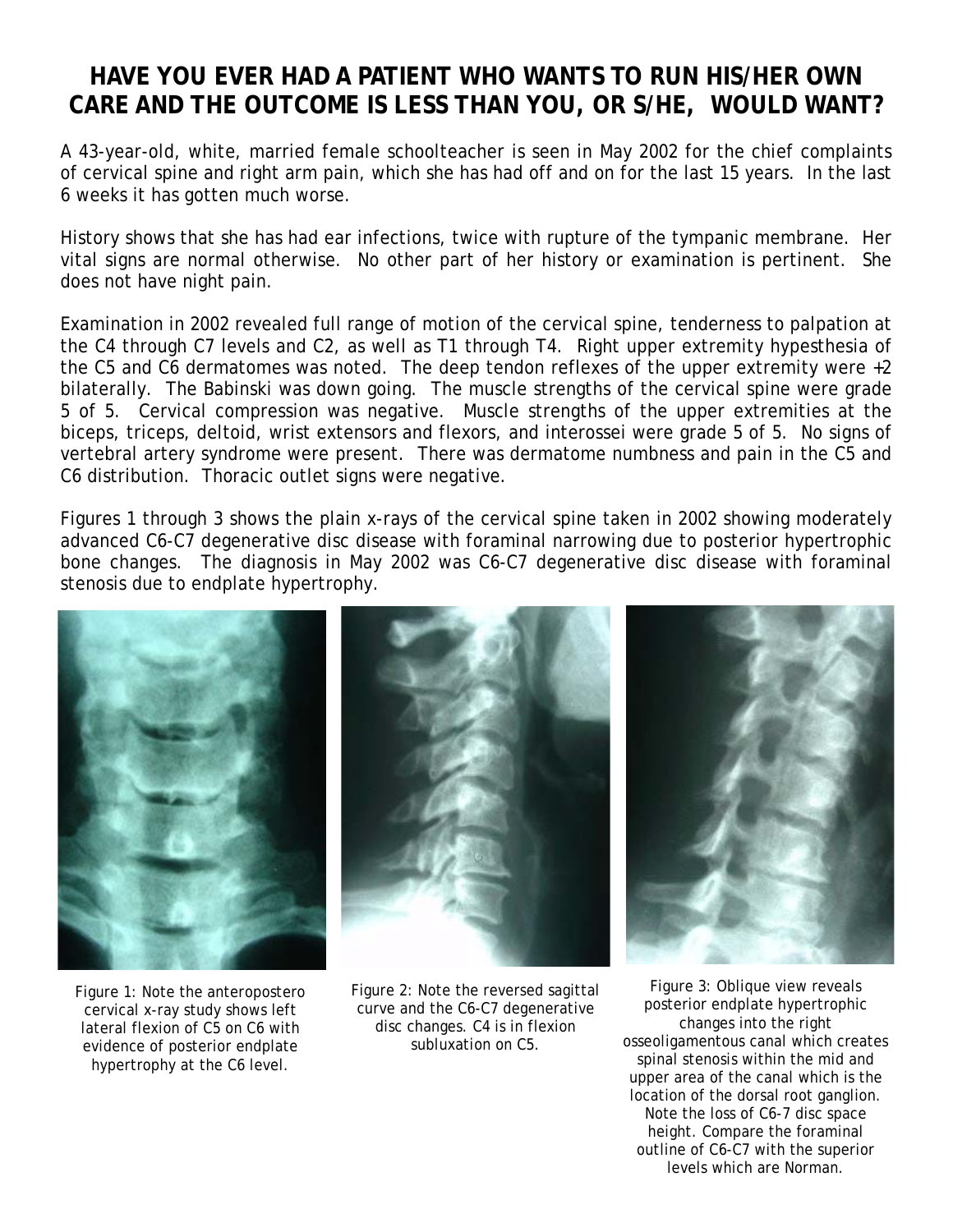Treatment was given in 2002 using Cox® long y-axis decompression at the C6-C7 level. This treatment was administered in 2002 6 times in a 2-week period of time with a result that the patient was relieved of the numbness and pain in the cervical spine and right arm. She had been advised to be treated 3 times per week until 50% improved, then twice per week until 50% more improvement, and then once per week until another 50% improvement was relieved, and she would be treated for a total of 3 months. Typical of so many patients, she assumed that the absence of pain meant that she was healed. She did return one month later for headaches, neck pain, and mild right arm pain. After 3 visits this was again relieved and she discontinued care.

In June 2003, she was seen one time for neck pain and ear infection, but she had no arm pain. In June 2004, she returned with neck pain and a complaint of numbness in the right arm in the last week. She was treated, did not again because she felt better until January 2006 at which time she returned with a complaint of numbness in the right upper extremity for 3 weeks. Exercises had only been somewhat effective at relieving it. After two visits, the pain increased after she carried her 40-pound son. The numbness and pain in the right arm also was causing her to not sleep at night.

An MRI was ordered in March 2006 due to the worsening and persistent symptoms of right upper extremity dysesthesias. Figures 4 through 7 show that MRI. You will note that there is moderate degenerative disc disease from C4 through C7. The C6-C7, Figure 5, level shows mild spinal and moderate bilateral foraminal narrowing, mostly on the right side due to diffuse disc bulging and osteophytic ridge formation with prominent uncinate process hypertrophy which causes this bilateral foraminal stenosis. This also creates mild spinal stenosis at the C6-C7 level. The C4-C5 level, Figure 6, shows mild bilateral foraminal narrowing due to degenerative disc disease. Compare Figure 7, the C5-6 axial image which is devoid of the stenotic changes noted at the adjacent levels.



Figure 4: Note the C6-C7 posterior disc protrusion which contacts the spinal cord. Also there is anterior disc protrusion at this level. Also note that the C4-5 disc shows posterior and anterior protrusion. The C5-6 disc shows mild loss of height with a small posterior disc bulge. Also note that C7 is anterolisthesed on T1.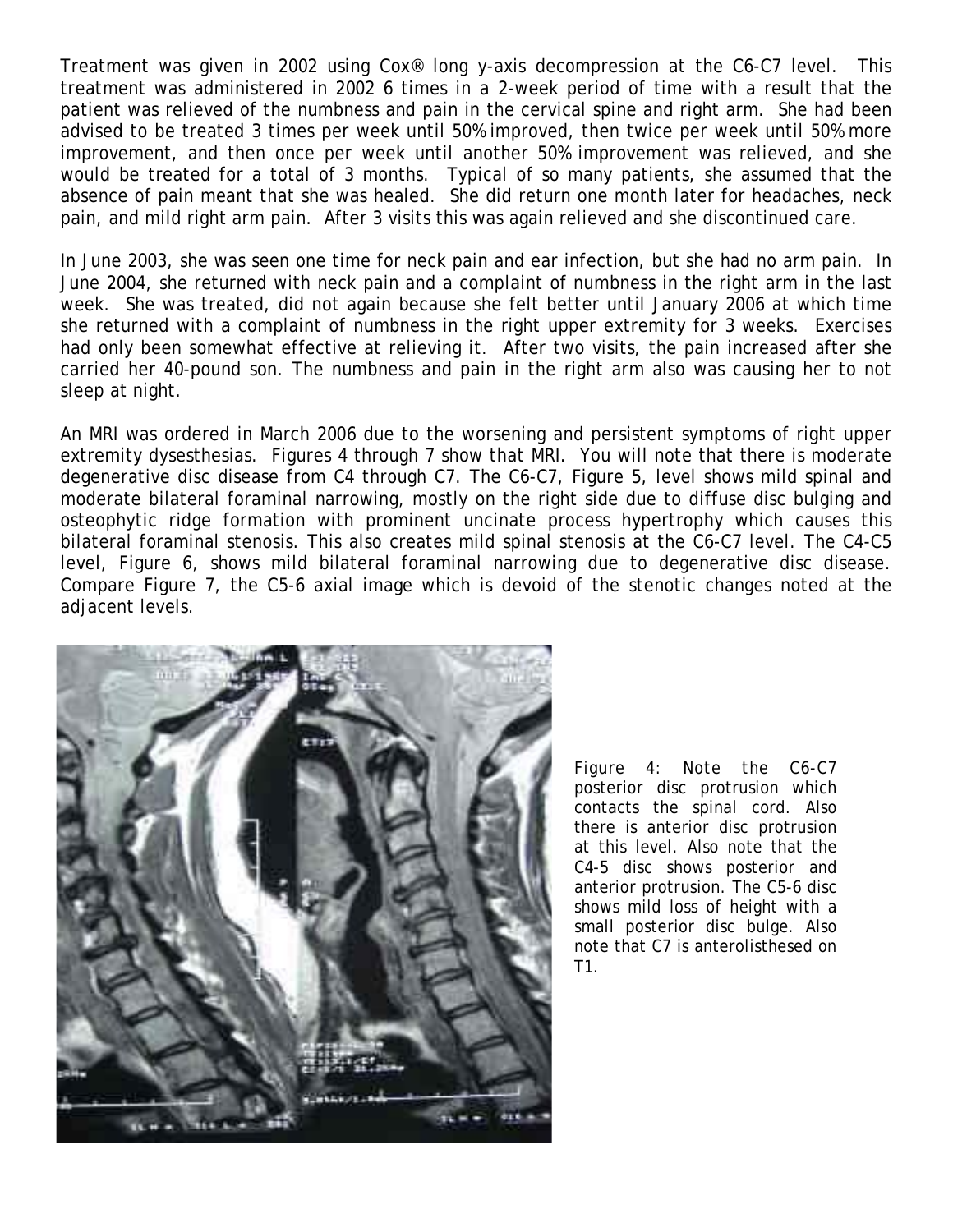

Figure 5: The C6-C7 level shows mild spinal and moderate bilateral foraminal narrowing, mostly on the right side due to diffuse disc bulging and osteophytic ridge formation with prominent uncinate process hypertrophy which causes this bilateral foraminal stenosis. This also creates mild spinal stenosis at the C6- C7 level. Compare this with the radiographic study in Figures 1-3 for comparison of plain film findings to MRI.

Figure 6: C4-C5 level shows mild bilateral foraminal narrowing due to degenerative disc disease.

Figure 7: Note the C5-6 disc level shows minimal left endplate hypertrophy and patent vertebral and osseoligamentous canals. This is good contrast to the stenotic C6-7 level for comparison.

At this time, cervical compression, Soto-Hall and distraction testing is all positive for neck and arm pain. The deep tendon reflexes of the upper extremities do continue to be +2 and no motor weakness is noted.

With this confirmed MRI diagnosis of stenosis at the C6-C7 level, treatment was recommended on a regular basis until 50% relief is attained. After the treatment on March 9, 2006, the patient reported 5 days later that her right arm had markedly decreased, she was sleeping better, and her neck pain had decreased. At that time I did discuss with the patient that her condition was not something that we cure, but rather control, and that she would need to carry out her part in getting well, meaning that she would have to keep her appointments, do her exercises, and take her Discat Plus for disc integrity.